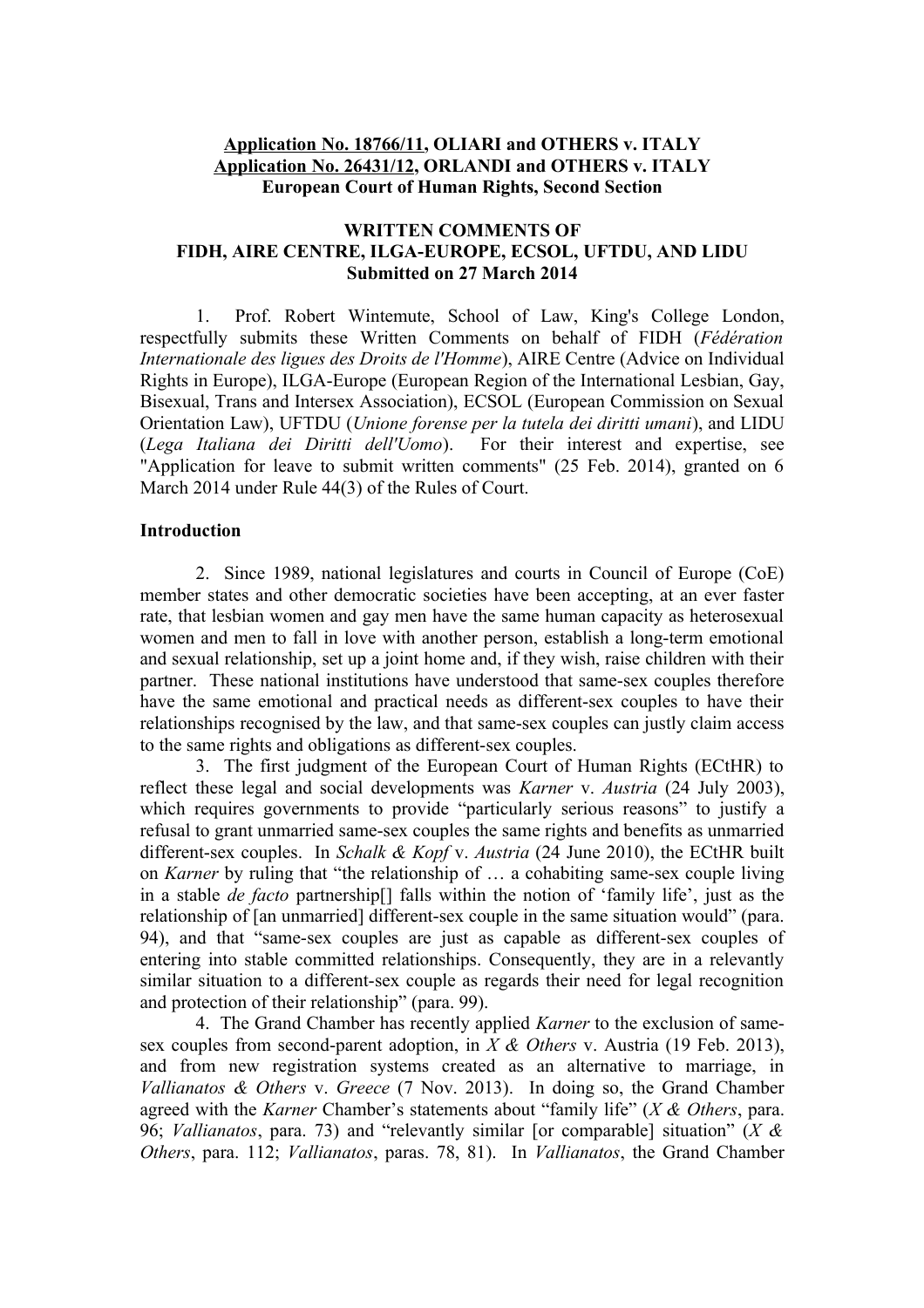added (at para. 81) that "[s]ame-sex couples sharing their lives have the same needs in terms of mutual support and assistance as different-sex couples", and have an interest in "having their relationship officially recognised by the State". The Grand Chamber stressed (at para. 84) that "the State, in its choice of means … to protect the family and secure respect for family life as required by Article 8, must necessarily take into account developments in society and changes in the perception of … relationships, including the fact that there is not just one way or one choice when it comes to leading one's family or private life …".

5. The ECtHR has sent a common question to the parties to the six applications by same-sex couples against Italy, joined as *Oliari and Others* and *Orlandi and Others* (emphasis added): "Have the applicants suffered discrimination in the enjoyment of their Convention rights on the ground of their sexual orientation, contrary to Article 14 of the Convention read in conjunction with Article 8 of the Convention, in respect of their inability to enter into any other type of civil union recognising their relationship in Italy?" This question was left open by the majority of four judges in *Schalk & Kopf* v. *Austria* (judgment of 24 June 2010): "103. … Given that … it is open to the applicants to enter into a registered partnership [under a law in force from 1 Jan. 2010], the Court is not called upon to examine whether the lack of any means of legal recognition for same-sex couples would constitute a violation of Article 14 taken in conjunction with Article 8 if it still obtained today."

6. The three dissenting judges in *Schalk & Kopf* concluded that the absence of a registered partnership law prior to 1 Jan. 2010 was discrimination violating the Convention: "4. The lack of any legal framework before the entry into force of the Registered Partnership Act … raises a serious problem. In this respect we note a contradiction in the Court's reasoning. Having decided in paragraph 94 that "*the relationship of the applicants falls within the notion of 'family life'*"*,* the Court should have drawn inferences from this finding. However, by deciding that there has been no violation, the Court at the same time endorses the legal vacuum at stake, without imposing on the respondent State any positive obligation to provide a satisfactory framework, offering the applicants, at least to a certain extent, the protection any family should enjoy. ... 9. Today it is widely recognised and also accepted by society that same-sex couples enter into stable relationships. Any absence of a legal framework offering them, at least to a certain extent, the same rights or benefits attached to marriage (see paragraph 4 of this dissent) would need robust justification, especially taking into account the growing trend in Europe to offer some means of qualifying for such rights or benefits. 10. Consequently, in our view, there has been a violation of Article 14 in conjunction with Article 8 of the Convention."

7. In the *Oliari* and *Orlandi* cases, the ECtHR is "called upon to examine whether the lack of any means of legal recognition for same-sex couples ... constitute[s] a violation of Article 14 taken in conjunction with Article 8" because, unlike in Austria, Italian law in 2014 still provides no such means.

**I. Assuming that the Convention does not yet require equal access to legal marriage for same-sex couples, it is (at least) indirect discrimination based on sexual orientation (contrary to Art. 14 combined with Art. 8, "family life") to limit particular rights or benefits to married different-sex couples, but provide no means for same-sex couples to qualify.**

8. In *Thlimmenos* v. *Greece* (6 April 2000), the ECtHR recognised that: "44. [t]he [Art. 14] right not to be discriminated against in the enjoyment of Convention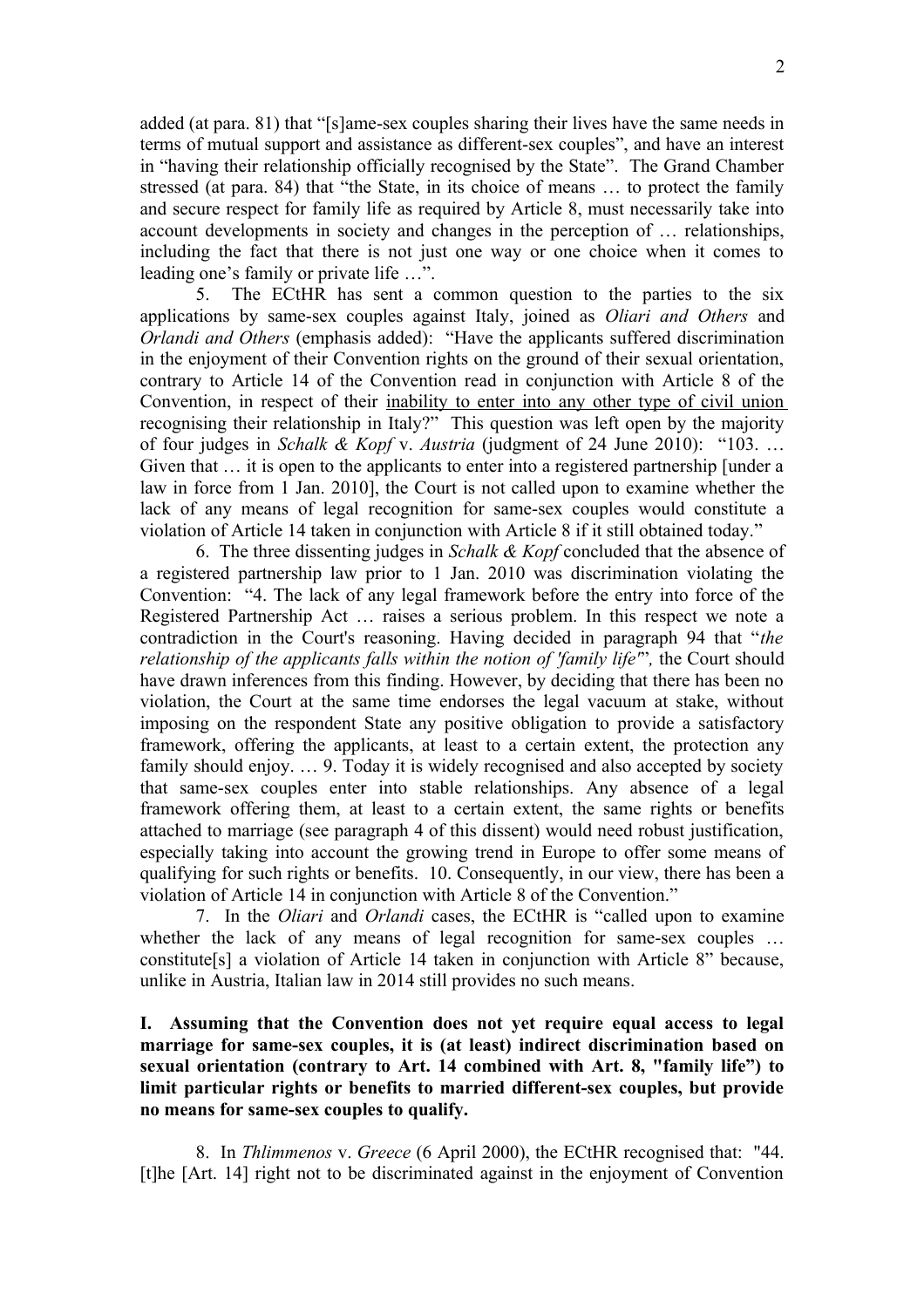rights ... is also violated when States without an objective and reasonable justification fail to treat differently persons whose situations are significantly different. ... 48. ... [Greece] violated the applicant's right not to be discriminated against in the enjoyment of his right under Art. 9 ... by failing to introduce appropriate exceptions [eg, for persons convicted because of their religious beliefs] to the rule barring persons convicted of a felony from the profession of chartered accountants." This reasoning applies to a same-sex couple who seek a right or benefit attached to marriage but are legally unable to marry. Failure to treat them differently because of their legal inability to marry, by providing them with alternative means of qualifying for the right or benefit, requires an objective and reasonable justification.

9. The ECtHR has recognised the concept of indirect discrimination, implicitly in *Thlimmenos* and explicitly in *D.H.* v. *Czech Republic* (13 Nov. 2007, para. 184): "a difference in treatment may take the form of disproportionately prejudicial effects of a general policy or measure which, though couched in neutral terms, discriminates against a group … such a situation may amount to 'indirect discrimination', which does not necessarily require a discriminatory intent." Indirect discrimination, as defined in Council Directive 2000/78/EC, Art. 2(2)(b), occurs when "an apparently neutral ... criterion ... would put persons having a ... particular sexual orientation at a particular disadvantage compared with other persons unless [it] is objectively justified by a legitimate aim and the means of achieving that aim are appropriate and necessary." To avoid indirect discrimination against same-sex couples, governments must grant them an exemption from a requirement that they be legally married to qualify for particular rights or benefits. This means, for example, that a public-sector employer or pension scheme could maintain a marriage requirement for different-sex couples<sup>[1](#page-2-0)</sup> (just as the rule on felony convictions could be maintained in *Thlimmenos*), but must exempt same-sex couples and find some alternative means for them to qualify (eg, a civil union or registered partnership certificate, a sworn statement, or other evidence of a committed relationship).

10. In *Christine Goodwin* v. *United Kingdom* (11 July 2002), the Grand Chamber required CoE member states to legally recognise gender reassignment, but left the details of recognition to each member state. An obligation to exempt samesex couples from a marriage requirement, to avoid indirect discrimination, would leave to member states the choice of the method used to do so. The ECtHR's approach in *Goodwin* (para. 85; see also 91, 93, 103) applies *mutatis mutandis*: "The Court ... attaches less importance to the lack of evidence of a common European approach to the resolution of the legal and practical problems [of same-sex couples], than to the clear and uncontested evidence of a continuing international trend in favour not only of increased social acceptance of [same-sex couples] but of legal recognition of [their relationships]."

11. A member state would find at least 5 options within its margin of appreciation: (1) it could grant same-sex couples, who could prove the existence of their relationship for a reasonable period, a permanent exemption from the marriage requirement;<sup>[2](#page-2-1)</sup> (2) it could grant the same exemption to unmarried different-sex

<span id="page-2-0"></span><sup>&</sup>lt;sup>1</sup> See *Irizarry* v. *Board of Education of City of Chicago*, 251 F.3d 604 (7th Cir. 2001).

<span id="page-2-1"></span><sup>2</sup> The Court of Justice of the European Union effectively granted such an exemption in *K.B.*, Case C-117/01 (7 Jan. 2004), which implicitly entitled Ms. K.B. and Mr. R. (her transsexual male partner) to an exemption from the marriage requirement until UK legislation was amended. If she had died on 8 Jan. 2004 (the day after the judgment), he would have been entitled to a survivor's pension even though he was not married to her (the UK had yet to implement *Goodwin*). Cf. *Maruko*, Case C-267/06 (1 April 2008) (Council Directive 2000/78/EC requires equal survivor's pensions for same-sex registered partners if national law places them "in a situation comparable to that of [different-sex] spouses").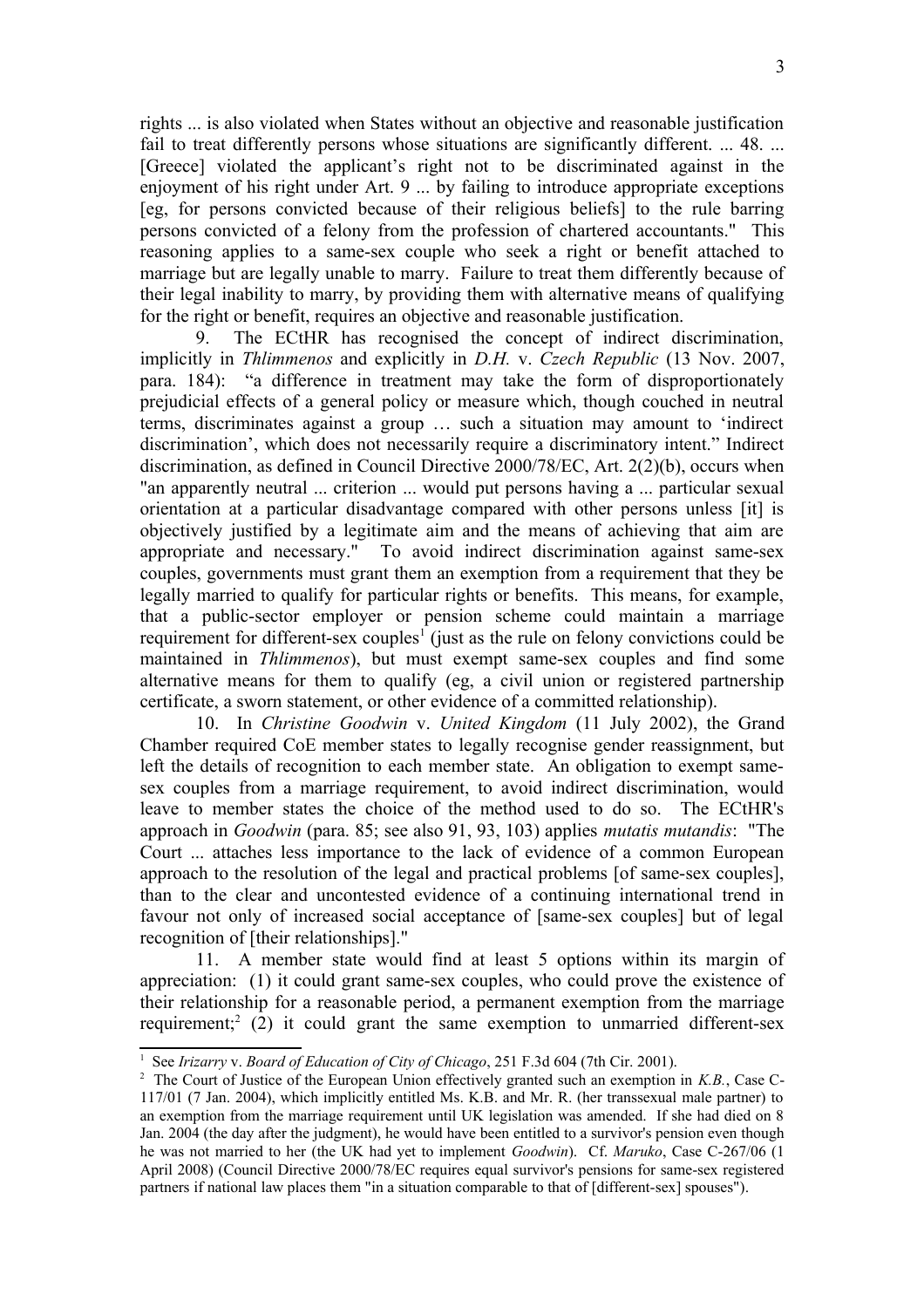couples; (3) it could grant a temporary exemption to same-sex couples until it had created an alternative registration system, with a name other than marriage, allowing same-sex couples to qualify; (4) it could grant access to the same system to differentsex couples; or (5) if it did not wish to grant the right or benefit to unmarried couples, or to create an alternative registration system, it could grant a temporary exemption to same-sex couples until it had time to pass a law granting them equal access to legal marriage. It could also decide (subject to subsequent ECtHR supervision) whether any exceptions could be justified, eg, relating to parental rights.

12. The principle that marriage requirements discriminate indirectly against same-sex couples was concisely stated by the legal report on homophobia, published by the European Union's Agency for Fundamental Rights in June 2008.<sup>[3](#page-3-0)</sup> The report concluded (at pp. 58-59, emphasis added) that "any measures denying to same-sex couples benefits ... available to opposite-sex married couples, where marriage is not open to same-sex couples, should be treated presumptively as a form of indirect discrimination on grounds of sexual orientation", and that "international human rights law complements EU law, by requiring that same-sex couples either have access to an institution such as ... registered partnership[,] that would provide them with the same advantages ... [as] marriage, or ... that their *de facto* durable relationships extend[] such advantages to them".

13. On 15 July 2010, in Case C-147/08, *Römer* v. *Freie und Hansestadt Hamburg*, Advocate General Jääskinen of the Court of Justice of the European Union delivered his Opinion (emphasis added): "76. It is the [EU] Member States that must decide whether or not their national legal order allows any form of legal union available to homosexual couples, or whether or not the institution of marriage is only for couples of the opposite sex. In my view, **a situation in which a Member State does not allow any form of legally recognised union available to persons of the same sex may be regarded as practising discrimination on the basis of sexual orientation, because it is possible to derive from the principle of equality, together with the duty to respect the human dignity of homosexuals, an obligation to recognise their right to conduct a stable relationship within a legally recognised commitment**. However, in my view, this issue, which concerns legislation on marital status, lies outside the sphere of activity of [EU] law." The potential discrimination noted by the Advocate General falls outside the scope of EU law, but falls squarely within the scope of the Convention, which applies to all legislation of CoE member states, including in the area of family law.

## **II. Excluding same-sex couples from particular rights or benefits attached to legal marriage generally cannot be justified.**

14. The ECtHR has made it clear that differences in treatment based on sexual orientation are analogous to differences in treatment based on race (*Smith & Grady* v. *UK*, 1999, para. 97), religion (*Mouta* v. *Portugal*, 1999, para. 36), and sex (*L. & V.* v. *Austria*, 2003, para. 45), and can only be justified by "particularly serious reasons". The ECtHR explained in *Karner* how this affects the proportionality test (emphasis added): "41. In cases in which the margin of appreciation ... is narrow, as ... where there is a difference in treatment based on ... sexual orientation, the principle of proportionality does not merely require that the measure chosen is ... suited for

<span id="page-3-0"></span><sup>&</sup>lt;sup>3</sup> "Homophobia and Discrimination on Grounds of Sexual Orientation in the EU Member States: Part 1 - Legal Analysis", http://fra.europa.eu/en/publication/2010/homophobia-and-discrimination-groundssexual-orientation-eu-member-states-part-i.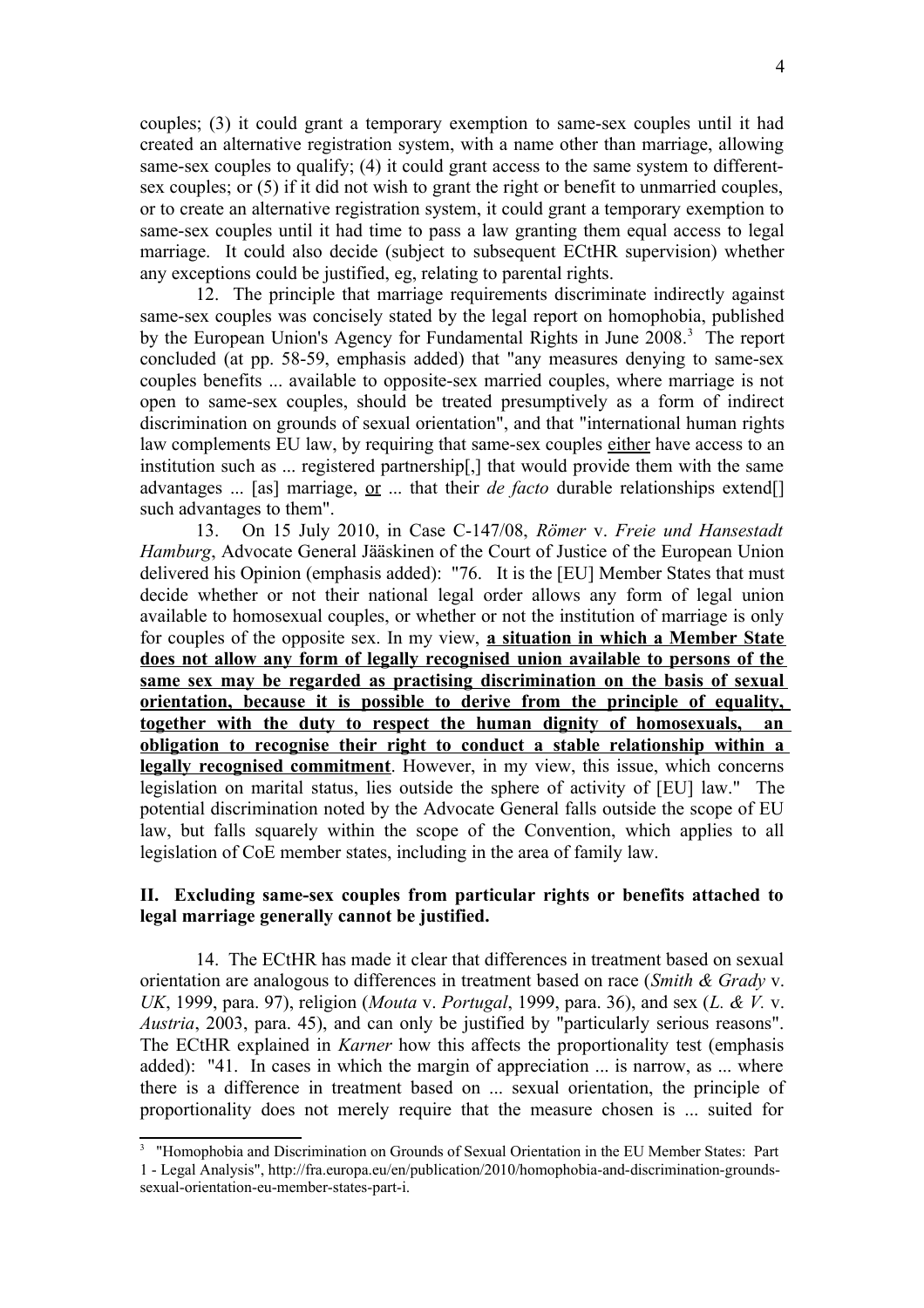realising the aim sought. **It must also be shown that it was necessary in order to achieve that aim to exclude ... persons living in a homosexual relationship** ..." The ECtHR found no evidence of necessity where there was a difference of treatment between unmarried different-sex couples and unmarried same-sex couples.

15. The necessity test should also be applied to the prima facie indirect discrimination created by an apparently neutral marriage requirement. Such a requirement fails to treat same-sex couples who are legally unable to marry differently from different-sex couples who are legally able to marry but have neglected to do so, or chosen not to do so (because of the decision of one or both partners). The ECtHR's reasoning in *Vallianatos* applies *mutatis mutandis*: "85. … the burden of proof … is on the respondent Government. It is therefore for the [Italian] Government to show … that it was necessary, in pursuit of the legitimate aims which they invoked, to [refuse to adopt legislation allowing] same-sex couples [to] enter[] into … civil unions …"

## **III. Consensus in European and other democratic societies supports a positive obligation to provide some means of legal recognition to same-sex couples.**

16. There is an emerging consensus, in European and other democratic societies (see Appendix), that a government may not limit a particular right, benefit or obligation to married couples, and then tell same-sex couples that it is legally impossible for them to qualify for it, because they are not permitted to marry. Of the 47 CoE member states, 21 or 44.7% have already passed some kind of legislation permitting same-sex couples to register their relationships, as a legal marriage or as a form of civil union or registered partnership: Andorra, Austria, Belgium, the Czech Republic, Denmark, Finland, France, Germany, Hungary, Iceland, Ireland, Liechtenstein, Luxembourg, the Netherlands, Norway, Portugal, Slovenia, Spain, Sweden, Switzerland, and the United Kingdom. While the *Oliari*/*Orlandi* cases are pending, this total could rise to 26 or 55.3% of member states, if proposed legislation is adopted in Croatia, Cyprus, Estonia and Malta, and if the Greek Government complies with *Vallianatos* by extending the civil union law to same-sex couples.[4](#page-4-0)

17. Indeed, Italy's *Corte Costituzionale* (*Sentenza* 183/2010 of 14 April 2010) has called for legislation with regard to same-sex couples: "8. … *spetta al Parlamento, nell'esercizio della sua piena discrezionalità, individuare le forme di garanzia e di riconoscimento per le unioni suddette [stabile convivenza tra due persone dello stesso sesso], restando riservata alla Corte costituzionale la possibilità d'intervenire a tutela di specifiche situazioni ... Può accadere … che, in relazione ad ipotesi particolari, sia riscontrabile la necessità di un trattamento omogeneo tra la condizione della coppia coniugata e quella della coppia omosessuale* …" To date, Italy's Parliament has refused to legislate.

18. Outside of Europe, legislation has been adopted in Argentina, Australia (alternative registration systems in 5 of 8 states and territories, in addition to recognition of cohabiting same-sex couples at the federal level and in all 8 states and territories), Canada (federal legislation on capacity to marry applying to all 13 provinces and territories, in addition to recognition of cohabiting same-sex couples at the federal level and in all 13 provinces and territories, and civil unions in Québec), Mexico (at least 2 states and the Federal District), New Zealand, South Africa and

<span id="page-4-0"></span><sup>4</sup> See, eg, Croatia ("the Croatian Government, on 13 December 2013, proposed a new draft Law on Registered Civil Partnership to Parliament", CoE, Committee of Ministers, Reply to Written Question, Doc. 13450, 24 March 2014); Malta, Civil Unions Bill (No. 20), http://www.parlament.mt/billdetails?  $bid = 444&1 = 1&2$ legcat=13.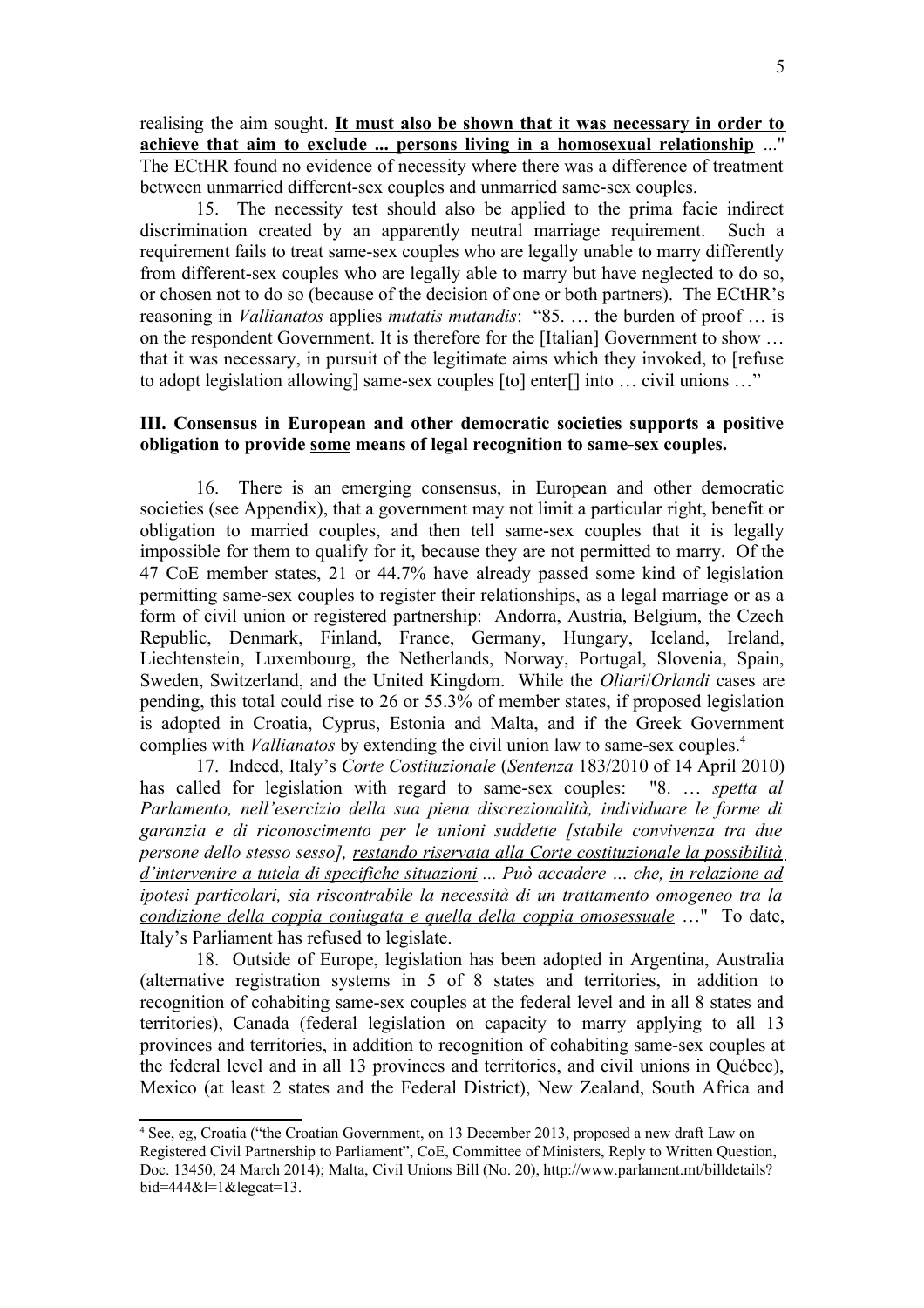Uruguay. In the United States, 21 of 50 states (42%) and the District of Columbia have granted legal recognition to same-sex couples, through access to marriage, civil union or domestic partnership, as the result of legislation or a judicial decision.

## **IV. Judicial reasoning in a growing number of decisions requires at least an alternative to legal marriage, if not access to legal marriage for same-sex couples.**

19. Although many of the courts mentioned below found direct discrimination based on sexual orientation, and required equal access to legal marriage for same-sex couples, their reasoning supports *a fortiori* (at least) a finding of indirect discrimination based on sexual orientation, and (at least) a requirement that governments provide alternative means of legal recognition to same-sex couples.

20. The first court to require equal access for same-sex couples to the rights, benefits and obligations of legal marriage, while leaving it to the legislature to decide whether this access would be through legal marriage or an alternative registration system, was the **Vermont Supreme Court** in *Baker* v. *State*, 744 A.2d 864 (1999): "We hold only that plaintiffs are entitled under … the Vermont Constitution to obtain the same benefits and protections afforded … to married opposite-sex couples. We do not purport to infringe upon the prerogatives of the Legislature …, other than to note … [the existence of] 'registered partnership' acts, which … establish an alternative legal status to marriage for same-sex couples, … create a parallel … registration scheme, and extend all or most of the same rights and obligations … [T]he current statutory scheme shall remain in effect for a reasonable period of time to enable the Legislature to … enact implementing legislation in an orderly and expeditious fashion." A law on same-sex civil unions was passed in 2000.

21. The **British Columbia Court of Appeal** went further in *EGALE Canada* (1 May 2003), 225 D.L.R. (4th) 472, holding that the exclusion of same-sex couples from legal marriage is discrimination violating the Canadian Charter. The B.C. Court could not see: "127. ... how according same-sex couples the benefits flowing to opposite-sex couples in any way inhibits, dissuades or impedes the formation of heterosexual unions. ... "

22. The **Ontario Court of Appeal** agreed in *Halpern* (10 June 2003), 65 O.R. (3d) 161: "107. ... [S]ame-sex couples are excluded from ... the benefits that are available only to married persons ... Exclusion perpetuates the view that same-sex relationships are less worthy of recognition than opposite-sex relationships ... [and] offends the dignity of persons in same-sex relationships." The Ontario Court ordered the issuance of marriage licenses to same-sex couples that day. The B.C. Court followed on 8 July 2003 (228 D.L.R. (4th) 416). A federal law (approved by the Supreme Ct of Canada)<sup>[5](#page-5-0)</sup> extended these appellate decisions to all 10 provinces and 3 territories from 20 July 2005.<sup>[6](#page-5-1)</sup>

23. On 18 Nov. 2003, the **Massachusetts Supreme Judicial Court** reached the same conclusion as the Canadian courts in *Goodridge*, 798 N.E.2d 941: "The question before us is whether, consistent with the Massachusetts Constitution, the [State] may deny the protections, benefits, and obligations conferred by civil marriage to two individuals of the same sex ... We conclude that it may not."

24. On 30 Nov. 2004, **South Africa's Supreme Court of Appeal** agreed with the Canadian and Massachusetts courts, and restated the common-law definition of

<span id="page-5-0"></span><sup>5</sup> *Reference re Same-Sex Marriage*, [2004] 3 S.C.R. 698.

<span id="page-5-1"></span><sup>6</sup> See R. Wintemute, "Sexual Orientation and the Charter", (2004) 49 *McGill Law Journal* 1143; Civil Marriage Act, Statutes of Canada 2005, chapter 33.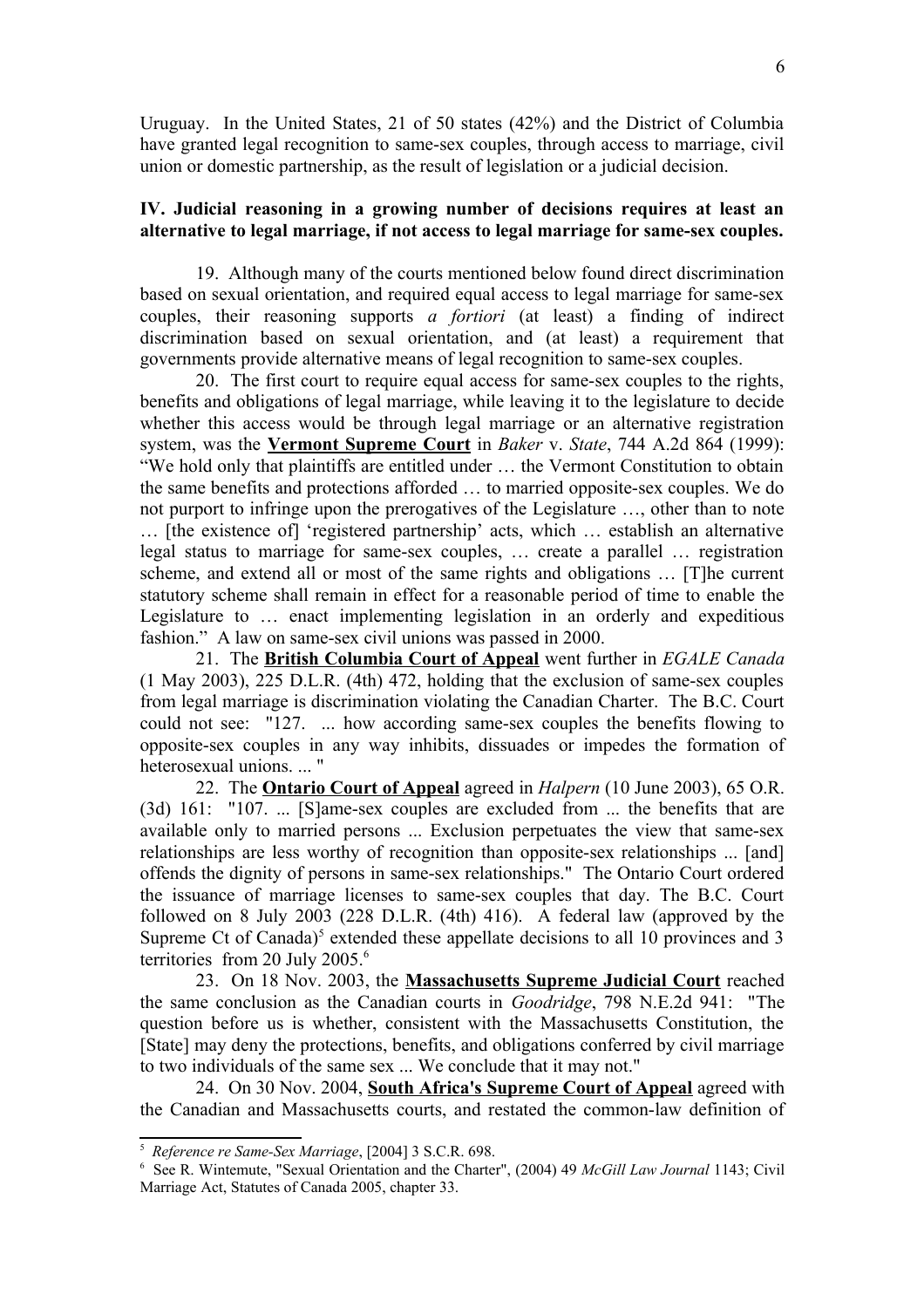marriage as: "the union between two persons to the exclusion of all others for life."<sup>[7](#page-6-0)</sup> On 1 Dec. 2005, **South Africa's Constitutional Court** concluded that the remaining statutory obstacle to marriage for same-sex couples was discriminatory: "71. ... The exclusion of same-sex couples from ... marriage ... represents a harsh if oblique statement by the law that same-sex couples are outsiders ... that their need for affirmation and protection of their intimate relations as human beings is somehow less than that of heterosexual couples ... that their capacity for love, commitment and accepting responsibility is by definition less worthy of regard than that of heterosexual couples ..."<sup>[8](#page-6-1)</sup> South Africa's Parliament responded by enacting the Civil Union Act (No. 17 of 2006, in force on 30 Nov. 2006), allowing any couple, differentsex or same-sex, to contract a "civil union" and choose whether it should be known as a "marriage" or a "civil partnership".

25. On 25 Oct. 2006, in *Lewis* v. *Harris*, 908 A.2d 196 (2006), the **New Jersey Supreme Court** adopted the same approach as the Vermont Supreme Court: "Although we cannot find that a fundamental right to same-sex marriage exists in this State [cf. *Schalk & Kopf*], the unequal dispensation of rights and benefits to committed same-sex partners can no longer be tolerated under our State Constitution. With this State's legislative and judicial commitment to eradicating sexual orientation discrimination as our backdrop, we now hold that denying rights and benefits to committed same-sex couples … given to their heterosexual counterparts violates the equal protection guarantee ... [T]he Legislature must either amend the marriage statutes to include same-sex couples or create a parallel statutory structure, which will provide for, on equal terms, the rights and benefits enjoyed and burdens and obligations borne by married couples. … The name to be given to the statutory scheme …, whether marriage or some other term, is a matter left to the democratic process." A law on same-sex civil unions was passed in 2006.

26. On 15 May 2008, the **California Supreme Court** decided *In re Marriage Cases*, 183 P.3d 384 (2008). Almost 60 years after it struck down a law banning "the marriage of a white person with a Negro, mulatto, Mongolian or member of the Malay race", in *Perez* v. *Sharp*, 32 Cal. 2d 711 (1948), the California Court found that legislation excluding same-sex couples from legal marriage breached (prima facie): (a) their fundamental right to marry, an aspect of the right of privacy; and (b) their right to equal protection based on sexual orientation, a "suspect classification". The Court subjected the legislation to "strict scrutiny" and found that it was not "necessary" to further a "compelling constitutional interest", even though same-sex couples could acquire nearly all the rights and obligations attached to marriage by California law through a "domestic partnership".<sup>[9](#page-6-2)</sup>

27. On 10 Oct. 2008, the **Connecticut Supreme Court** agreed with the Calif. Court in *Kerrigan* v. *Commissioner of Public Health*, 957 A.2d 407 (2008). As in Calif., same-sex couples in Connecticut had access to all or nearly all the rights and

<span id="page-6-0"></span><sup>7</sup> *Fourie* v. *Minister of Home Affairs* (30 Nov. 2004), Case No. 232/2003.

<span id="page-6-1"></span><sup>8</sup> *Minister of Home Affairs* v. *Fourie*; *Lesbian & Gay Equality Project* (Cases CCT60/04, CCT10/05).

<span id="page-6-2"></span><sup>9</sup> The Calif. Court's decision allowed same-sex couples to marry in Calif. from 16 June 2008 until 4 Nov. 2008, when 52% of voters in a referendum supported an amendment to the Calif. Constitution (Proposition 8). Prop. 8 converted the rule denying access to legal marriage to same-sex couples from a sub-constitutional rule (adopted after the 2000 referendum on Prop. 22 and struck down by the Court in 2008) to a constitutional rule that could only be repealed after a second referendum: Art. I, Sec. 7.5: "Only marriage between a man and a woman is valid or recognized in California." The Court upheld Prop. 8 in *Strauss* v. *Horton* (26 May 2009), but maintained the validity of the legal marriages of samesex couples who married before 4 Nov. 2008. The Court's decision was reinstated, and Prop. 8 struck down, by the procedural effect of *Hollingsworth* v. *Perry*, 133 S.Ct. 2652 (26 June 2013).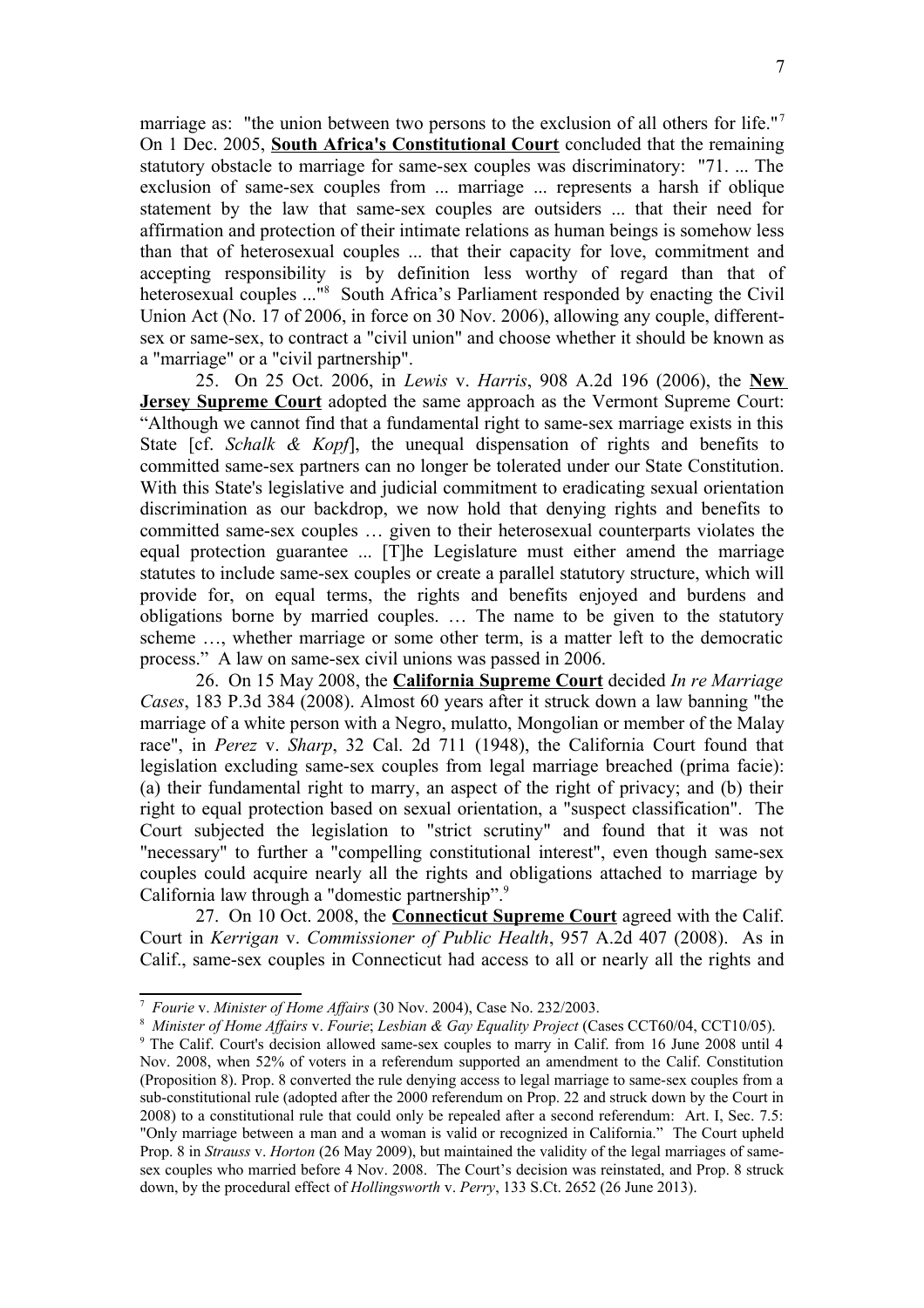obligations attached by state law to marriage through a "civil union". Yet the Court held: "In view of the exalted status of marriage in our society, it is hardly surprising that civil unions are perceived to be inferior ..."

28. On 3 April 2009, in *Varnum* v. *Brien*, 763 N.W.2d 862 (2009) the **Iowa Supreme Court** agreed with the decisions in Massachusetts, California and Connecticut: "[C]ivil marriage with a person of the opposite sex is as unappealing to a gay or lesbian person as civil marriage with a person of the same sex is to a heterosexual. Thus, the right of a gay or lesbian person ... to enter into a civil marriage only with a person of the opposite sex is no right at all. ... State government can have no religious views, either directly or indirectly, expressed through its legislation. ... This ... is the essence of the separation of church and state. ... [C]ivil marriage must be judged under our constitutional standards of equal protection and not under religious doctrines or the religious views of individuals ... [O]ur constitutional principles ... require that the state recognize both opposite-sex and same-sex civil marriage."

29. On 5 May 2011, **Brazil's** *Supremo Tribunal Federal* (STF) interpreted Brazil's Constitution as requiring that existing legal recognition of "stable unions" (cohabitation outside marriage) include same-sex couples.**[10](#page-7-0)** On 25 Oct. 2011,  **Brazil's** *Superior Tribunal de Justiça* (STJ) ruled in *Recurso Especial* no. 1.183.378/RS that, in the absence of an express prohibition (as opposed to authorisation) of same-sex marriage in Brazilian law, two women could convert their "stable union" into a marriage under Article 1726 of the Civil Code ("A stable union can be converted into a marriage at the request of the partners before a judge and following registration in the Civil Registry"). On 14 May 2013, relying on the decisions of the STF and the STJ, the *Conselho Nacional de Justiça* (CNJ, which regulates the judiciary but is not itself a court, *Resolução* No. 175) ordered all public officials authorised to marry couples, or to convert "stable unions" into marriages, to do so for same-sex couples. A constitutional challenge to the resolution of the CNJ by the *Partido Social Cristão* has been pending in the STF since 7 June 2013: *Ação Direta de Inconstitucionalidade* (ADI) 4966. It seems likely that the STF will endorse the reasoning of the STJ and the CNJ.

30. On 26 July 2011, the **Colombia's Constitutional Court** "exhorted" Colombia's Congress to legislate so as to provide same-sex couples the same rights as married different-sex couples. Congress refused to do so, triggering the Court's default remedy from 20 June 2013: same-sex couples have the right to appear before a notary or judge to "formalize and solemnize their contractual link".**[11](#page-7-1)**

31. On 5 December 2012, **Mexico's Supreme Court** decided that three samesex couples in the state of Oaxaca had a right under the federal constitution to marry.**[12](#page-7-2)** The decision benefits these same-sex couples, but does not create *jurisprudencia* (a precedent binding on all courts and public officials across the country). It would appear that the Court must adopt the same interpretation in at least five cases to create *jurisprudencia*. Yet it would be surprising if the Supreme Court were to retreat in future decisions from its conclusion that the Oaxaca Civil Code's definition of marriage as a "contract celebrated between only one man and only one woman" is contrary to the federal constitution, because "it contains a distinction that excludes without justification same-sex couples from access to marriage".

<span id="page-7-0"></span><sup>&</sup>lt;sup>10</sup> See http://www.stf.jus.br/portal/cms/verNoticiaDetalhe.asp?idConteudo=178931.

<span id="page-7-1"></span><sup>&</sup>lt;sup>11</sup> Sentencia C-577/11, http://www.corteconstitucional.gov.co/relatoria/2011/C-577-11.htm, pp. 193-194.

<span id="page-7-2"></span><sup>12</sup> *Amparos en Revisión 457/2012, 567/2012, 581/2012, Primera Sala de la Suprema Corte de Justicia*.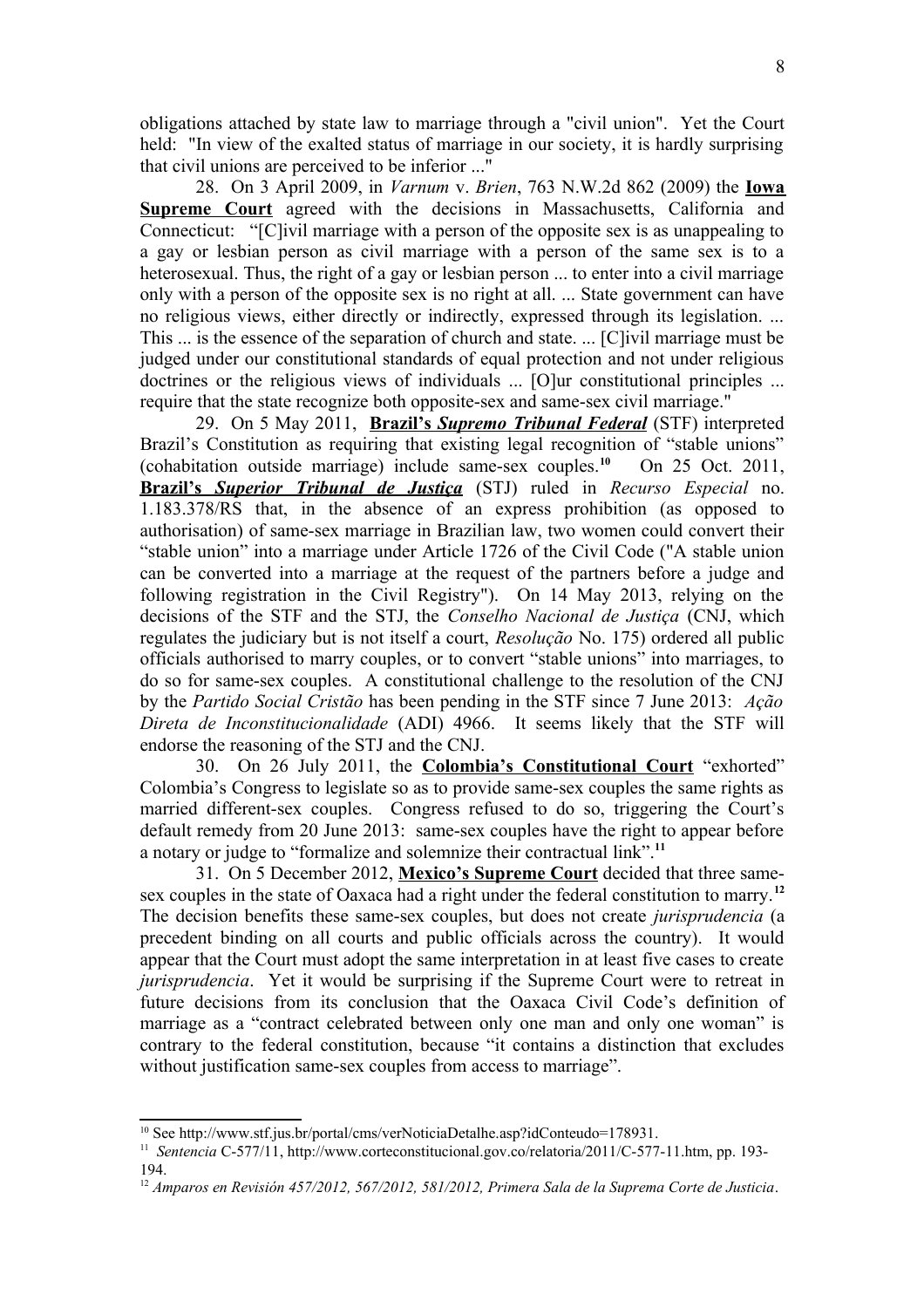32. On 19 December 2013, in *Griego* v. *Oliver*, 316 P.3d 865 (2013), the **New Mexico Supreme Court** became the 5<sup>th</sup> state supreme court to require equal access to marriage for same-sex couples: "We conclude that the purpose of New Mexico marriage laws is to bring stability and order to the legal relationship of committed couples by defining their rights and responsibilities as to one another, their children if they choose to raise children together, and their property. Prohibiting same-gender marriages is not substantially related to the governmental interests advanced … or to the purposes we have identified. Therefore, barring individuals from marrying and depriving them of the rights, protections, and responsibilities of civil marriage solely because of their sexual orientation violates the Equal Protection Clause … of the New Mexico Constitution. … [T]he State of New Mexico is constitutionally required to allow same-gender couples to marry and must extend to them the rights, protections, and responsibilities that derive from civil marriage under New Mexico law."

33. As for national supreme courts in Europe, although no court has yet interpreted its national constitution as prohibiting the exclusion of same-sex couples from legal marriage, or requiring alternative means of legal recognition, on 9 July 2009, 2 of 5 judges of **Portugal's** *Tribunal Constitucional* dissented from the majority's decision to uphold the exclusion.[13](#page-8-0) On 2 July 2009, **Slovenia's Constitutional Court** held in *Blažic & Kern v. Slovenia* (U-I-425/06-10) that samesex registered partners must be granted the same inheritance rights as different-sex spouses. On 7 July 2009, **Germany's Federal Constitutional Court** held (1 BvR 1164/07) that same-sex registered partners and different-sex spouses must be granted the same survivor's pensions. And, since 22 September 2011, **Austria's Constitutional Court** has issued five decisions finding that (same-sex) registered partners must have the same rights as (different-sex) married couples.<sup>[14](#page-8-1)</sup>

## **V. Council of Europe and European Union institutions also support a positive obligation to provide some means of legal recognition to same-sex couples.**

34. The Parliamentary Assembly of the CoE (PACE) has recommended: (a) that member states "review their policies in the field of social rights and protection of migrants ... to ensure that homosexual partnership[s] and families are treated on the same basis as heterosexual partnerships and families", Recommend. 1470 (2000); and (b) that they "adopt legislation which makes provision for registered [same-sex] partnerships".[15](#page-8-2) The EU's European Parliament first called for equal treatment of different-sex and same-sex couples in a 1994 resolution seeking to end "the barring of [same-sex] couples from marriage or from an equivalent legal framework".<sup>[16](#page-8-3)</sup>

35. In 2004, the EU's Council amended the Staff Regulations to provide for benefits for the non-marital partners of EU officials: "non-marital partnership shall be treated as marriage provided that ... the couple produces a legal document recognised as such by a Member State ... acknowledging their status as non-marital partners, ... [and] ... has no access to legal marriage in a Member State".<sup>[17](#page-8-4)</sup>

<span id="page-8-0"></span><sup>&</sup>lt;sup>13</sup> See *Acórdão* 359/09 (9 July 2009), http://w3.tribunalconstitucional.pt/acordaos/acordaos09/301-

<sup>400/35909.</sup>htm (*Declaração de Voto*: Judges Gil Galvão and Maria João Antunes).

<span id="page-8-1"></span><sup>14</sup> See http://www.sexualorientationlaw.eu/documents/austria.htm.

<span id="page-8-2"></span><sup>&</sup>lt;sup>15</sup> Recommend. 1474 (2000), para. 11(iii)(i). See also Resolution 1547 (2007), para. 34.14.

<span id="page-8-3"></span><sup>&</sup>lt;sup>16</sup> "Resolution on equal rights for homosexuals ... in the EC" (8 Feb. 1994), OJ C61/40 at 42, para. 14.

<span id="page-8-4"></span><sup>&</sup>lt;sup>17</sup> Staff Regulations of [EC] officials ..., Article 1d(1); Annex VII, Article 1(2)(c); Annex VIII, Art. 17, as amended by Council Regulation 723/2004/EC (22 March 2004), OJ L124/1. Cf. Decision No. 2005/684/EC of the European Parliament, Art. 17(9), (28 Sept. 2005), OJ L262/6 ("[p]artners from relationships recognised in the Member States shall be treated as equivalent to spouses").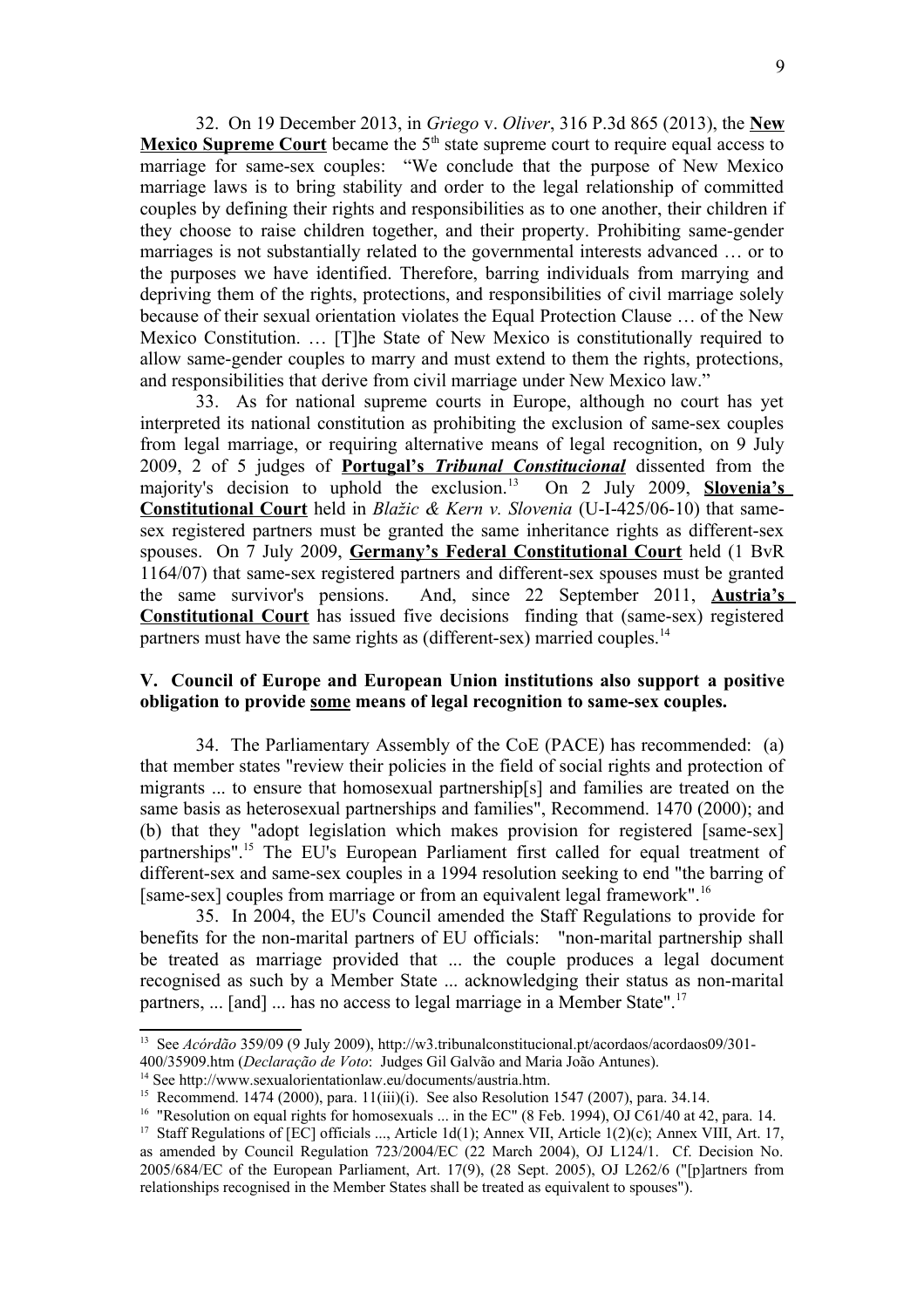36. Finally, in 2008, the CoE's Committee of Ministers agreed that: "A staff member who is registered as a stable non-marital partner shall not be discriminated against, with regard to pensions, leave and allowances under the Staff Regulations ..., vis-à-vis a married staff member provided that ...: i. the couple produces a legal document recognised as such by a member state ... acknowledging their status as non-marital partners; ... v. the couple has no access to legal marriage in a member state."<sup>[18](#page-9-0)</sup>

#### **VI. Foreign marriages of same-sex couples could be recognised as civil unions.**

37. If Articles 14 and 8 of the Convention can be interpreted in the *Oliari* cases as requiring access for same-sex couples to a civil union or other alternative to legal marriage, they can also be interpreted in the *Orlandi* cases as requiring that the foreign marriages of same-sex couples be recognised as equivalent to the civil union or other alternative to legal marriage that must be provided to same-sex couples. A model can be found in s. 215 of the United Kingdom's Civil Partnership Act 2004, prior to its amendment by the Marriage (Same Sex Couples) Act 2013: "(1) Two people [of the same sex] are to be treated as having formed a civil partnership as a result of having registered an overseas relationship [which includes a marriage in any country in which same-sex couples may marry] if, under the relevant law, they (a) had capacity to enter into the relationship, and (b) met all requirements necessary to ensure the formal validity of the relationship."

38. Finally, the EU's European Parliament adopted, on 4 February 2014, a resolution on a roadmap against homophobia and discrimination on grounds of sexual orientation and gender identity calling on the European Commission to "make proposals for the mutual recognition of the effects of all civil status documents across the EU, in order to reduce discriminatory legal and administrative barriers for citizens and their families who exercise their right to free movement", $19$  which includes marriages registered in other EU member states.

## **Conclusion**

38. There is a growing consensus in European and other democratic societies that same-sex couples must be provided with some means of qualifying for particular rights, benefits and obligations attached to legal marriage. As the ECtHR noted in *Smith & Grady v. UK* (27 Sept. 1999): "104. ... even if relatively recent, the Court cannot overlook the widespread and consistently developing views and associated legal changes to the domestic laws of Contracting States on this issue".[20](#page-9-2)

<span id="page-9-0"></span><sup>18</sup> Resolution CM/Res(2008)22, 19 Nov. 2008.

<span id="page-9-1"></span><sup>&</sup>lt;sup>19</sup> Eur. Parl. resolution of 4 Feb. 2014 on the EU Roadmap against homophobia and discrimination on grounds of sexual orientation and gender identity, Resolution no. A7-0009/2014, para. 4(H)(ii).

<span id="page-9-2"></span><sup>20</sup> The *Oliari* and *Orlandi* cases concern a continuing situation: the exclusion of same-sex couples from legal marriage in Italy, and the absence of alternative means of legal recognition. The ECtHR should therefore consider the level of European consensus at the date of its judgment on the merits. In *M.W.* v. *UK* (No. 11313/02) (inadmissible, 23 June 2009), the ECtHR concluded that "the applicant [could not] claim ... that, at the material time, he was in an analogous situation to a bereaved spouse". The material time was the date of his male partner's death (10 April 2001). In *Courten* v. *UK* (No. 4479/06) (inadmissible, 4 Nov. 2008), the material time was also the date of the same-sex partner's death (1 Jan. 2005). In both cases, the partner died before the couple could register their relationship under the UK's Civil Partnership Act 2004 (in force on 5 Dec. 2005). The Act eliminated the discrimination challenged in *M.W.* (bereavement payment) and *Courten* (inheritance tax exemption) These cases therefore concerned the fact that the Act could not be invoked retroactively by a surviving same-sex partner, who could not marry, to obtain benefits granted to surviving different-sex spouses.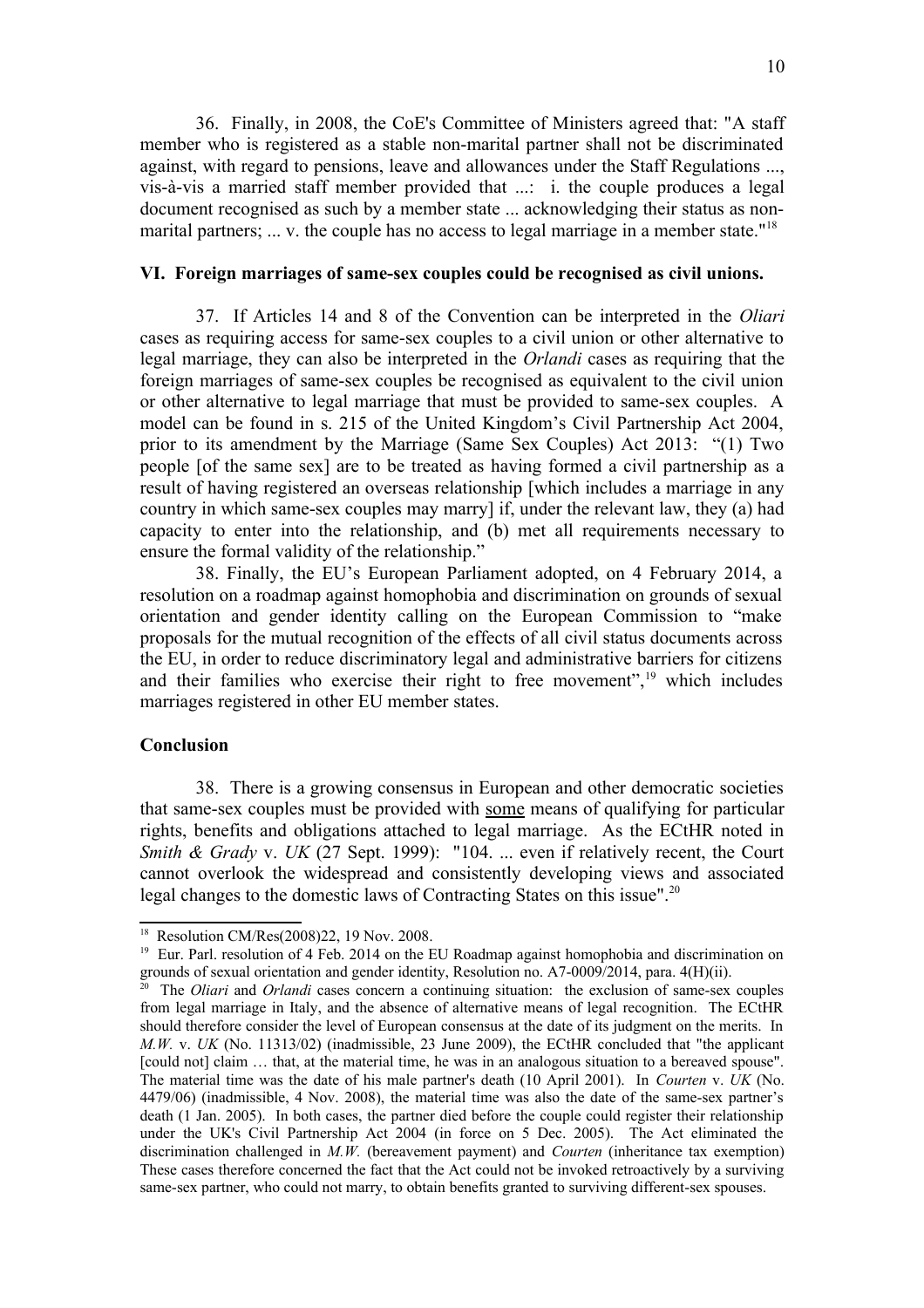# **APPENDIX – NATIONAL (FEDERAL, REGIONAL, LOCAL) LEGISLATION RECOGNISING SAME-SEX COUPLES[21](#page-10-0)**

#### **Council of Europe Member States**

- **Andorra -** *Llei 4/2005, del 21 de febrer, qualificada de les unions estables de parella*, (23 March 2005) 17 *Butlletí Oficial del Principat d'Andorra* no. 25, p. 1022 ("*unions estables de parella*"; "stable unions of couples")
- **Austria** Registered Partnership Act (*Eingetragene Partnerschaft-Gesetz*), Federal Law Gazette (*Bundesgesetzblatt*) vol. I, no. 135/2009
- **Belgium** *Loi du 23 novembre 1998 instaurant la cohabitation légale*, *Moniteur belge*, 12 Jan. 1999, p. 786 ("*cohabitants légaux*"; "statutory cohabitants"); *Loi du 13 février 2003 ouvrant le mariage à des personnes de même sexe et modifiant certaines dispositions du Code civil*, *Moniteur belge*, 28 Feb. 2003, Edition 3, p. 9880, in force on 1 June 2003
- **Czech Republic** *Zákon ze dne 26. ledna 2006 o registrovaném partnerství a o zmĕnĕ nĕkterých souvisejících zákonů* (Act no. 115/2006 Coll. on Registered Partnership and on the Change of Certain Related Acts)
- **Denmark** Law on Registered Partnership (*Lov om registreret partnerskab*), 7 June 1989, nr. 372 ("*registrerede partnere*"; "registered partners"); replaced by *Lov om ændring af lov om ægteskabs indgåelse og opløsning, lov om ægteskabets retsvirkninger og retsplejeloven og om ophævelse af lov om registreret partnerskab*, Law nr. 532 of 12 June 2012 (in force 15 June 2012; "spouses")
- **Finland** Law 9.11.2001/950, Act on Registered Partnerships (*Laki rekisteröidystä parisuhteista*) ("*parisuhteen osapuolet*"; "registered partners")
- **France** *Loi no. 99-944 du 15 novembre 1999 relative au pacte civil de solidarité*, ("*partenaires*"; "partners"); *Loi no. 2013-404 du 17 mai 2013 ouvrant le mariage aux couples de personnes de même sexe* ("époux"; "spouses")

<span id="page-10-0"></span><sup>21</sup> An earlier version appeared in R. Wintemute (ed.) & M. Andenæs (hon. co-ed.), *Legal Recognition of Same-Sex Partnerships* (Oxford, Hart Publishing, 2001).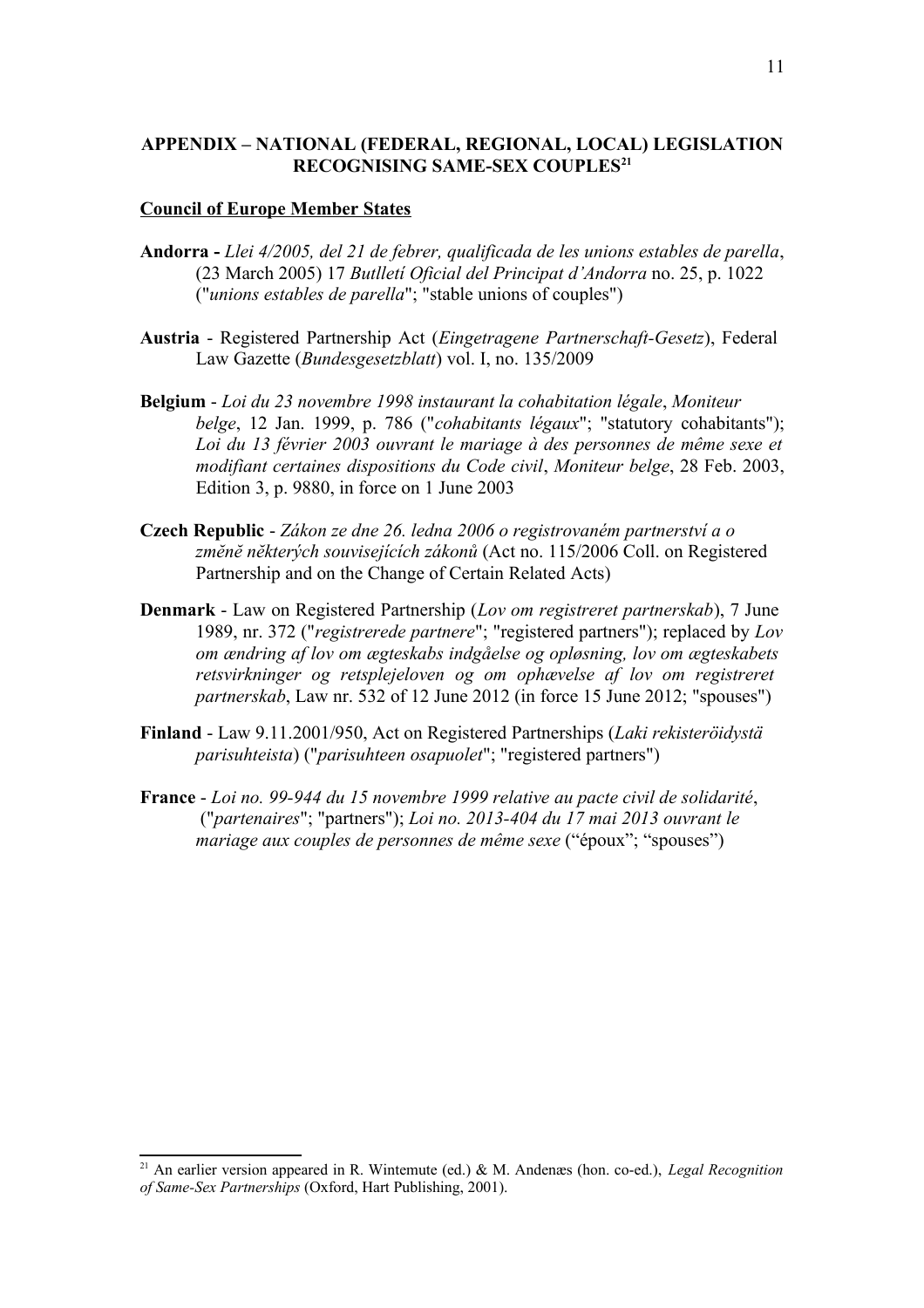## **Germany**

- Federal Level Law of 16 Feb. 2001 on Ending Discrimination Against Same-Sex Communities: Life Partnerships (*Gesetz zur Beendigung der Diskriminierung gleichgeschlechtlicher Gemeinschaften: Lebenspartnerschaften*), [2001] 9 *Bundesgesetzblatt* 266 ("*Lebenspartner*"; "life partners")
- **Hungary** Act on Registered Partnership, Law 29 of 2009 ("registered partners")
- **Iceland**  Law on Confirmed Cohabitation (*Lög um staðfesta samvist*), 12 June 1996, nr. 87 ("parties to a confirmed cohabitation"); replaced by *Lög um breytingar á hjúskaparlögum og fleiri lögum og um brottfall laga um staðfesta samvist (ein hjúskaparlög)***, 22 June 2010, nr. 65 ("spouses")**
- **Ireland** Civil Partnership and Certain Rights and Obligations of Cohabitants Act 2010, No. 24 of 2010 ("civil partners")
- **Liechtenstein** Law on the Registered Partnership of Same-Sex Couples (*Gesetzes über die eingetragene Partnerschaft gleichgeschlechtlicher Paare*) (approved by legislature on 17 March 2011; approved by 68% of voters in a referendum on 17 and 19 June 2011)
- **Luxembourg** *Loi du 9 juillet 2004 relative aux effets légaux de certains partenariats*, *Mémorial* A, nr. 143, 6 August 2004 ("*partenaires*"; "partners")
- **Netherlands** Act of 5 July 1997 amending Book 1 of the Civil Code and the Code of Civil Procedure, concerning the introduction therein of provisions relating to registered partnership (*geregistreerd partnerschap*), *Staatsblad* 1997, nr. 324 ("*geregistreerde partners*"; "registered partners"); Act of 21 December 2000 amending Book 1 of the Civil Code, concerning the opening up of marriage for persons of the same sex (Act on the Opening Up of Marriage), *Staatsblad* 2001, nr. 9 ("*echtgenoten*"; "spouses")
- **Norway** Law on Registered Partnership (*Lov om registrert partnerskap*), 30 April 1993, nr. 40 ("*registrerte partnere*"; "registered partners"); replaced by Marriage Act (*Lov 4 juli 1991 nr. 47 om ekteskap*), as amended by Act of 27 June 2008 No. 53 ("spouses")
- **Portugal** *Lei no. 9/2010 de 31 de Maio*, *Permite o casamento* [marriage] *civil entre pessoas do mesmo sexo* ("spouses")
- **Slovenia** *Zakon o registraciji istospolne partnerske skupnosti (ZRIPS) Ur.l. RS, št. 65/2005* (Registered Partnership Law) ("registered partners")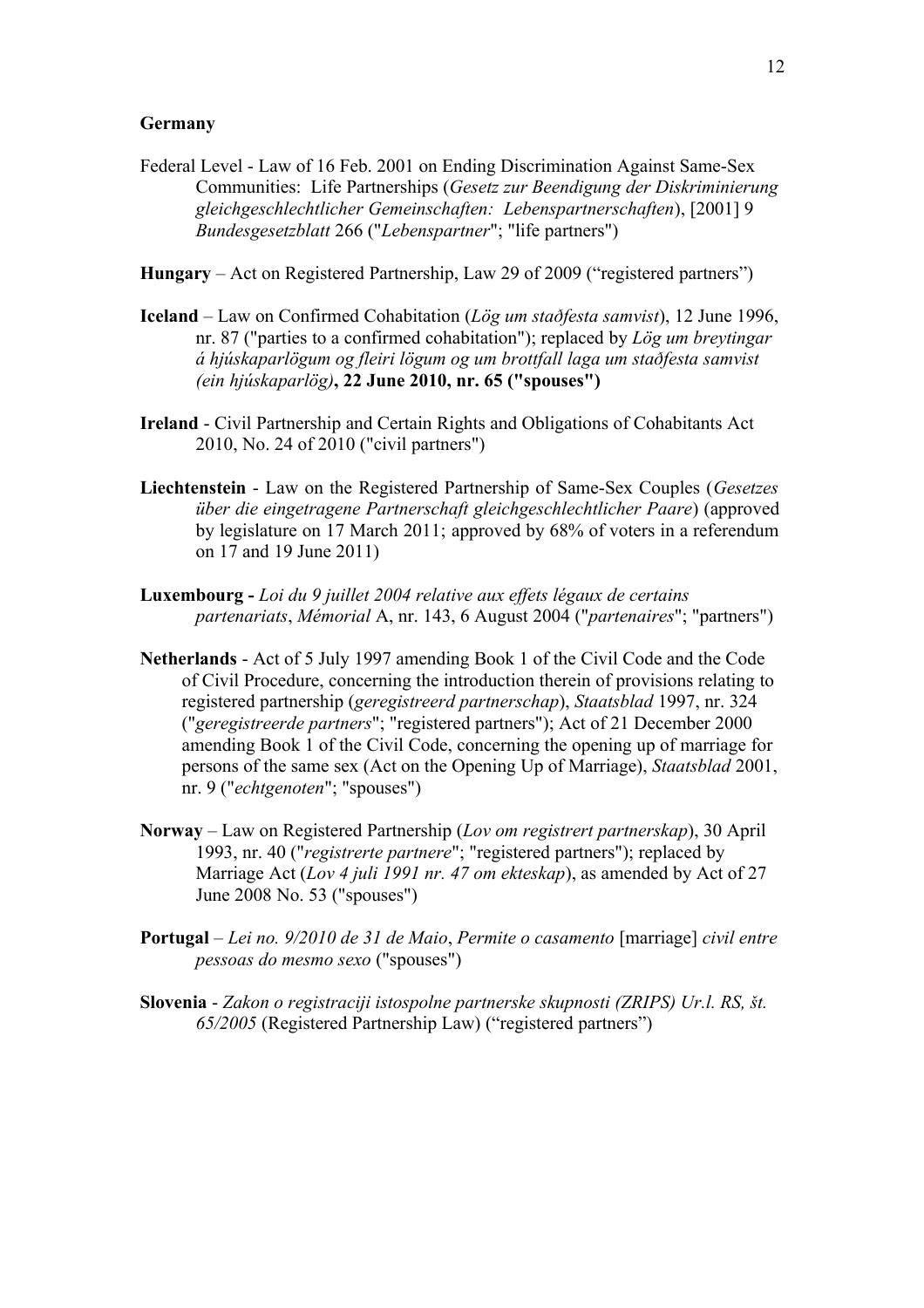## **Spain**

Spanish State –*Ley 13/2005, de 1 de julio, por la que se modifica el Codígo Civil en materia de derecho a contraer matrimonio* (Law 13/2005, of 1 July, providing for the amendment of the Civil Code with regard to the right to contract marriage), *Boletín Oficial del Estado* no. 157, 2 July 2005, pp. 23632-23634

Autonomous Communities (*Comunidades Autónomas*):

Andalucía - *Ley de parejas de hecho*, (5 Dec. 2002) 422 *Boletín Oficial del Parlamento de Andalucía* 23987 ("*parejas de hecho*"; "de facto couples")

Aragón - *Ley relativa a parejas estables no casadas*, (26 March 1999) 255 *Boletín Oficial de las Cortes de Aragón* ("parejas estables no casadas"; "unmarried stable couples")

Asturias - *Ley 4/2002, de 23 de mayo, de Parejas Estables* ("*parejas estables*"; "stable couples")

Balearic Islands - *Llei 18/2001 de 19 de decembre, de parelles estables* ("*parelles estables*"; "stable couples")

Basque Country - *Ley 2/2003, de 7 de mayo, reguladora de las parejas de hecho*, (9 May 2002) 92 *Boletín Oficial del Parlamento Vasco* 9760 ("*parejas de hecho*"; "de facto couples")

Canary Islands - *Ley 5/2003, de 6 de marzo, para la regulación de las parejas de hecho***, (13 March 2003, V** *Legislatura***) 150** *Boletín Oficial del Parlamento de*

*Canarias* 2 ("*parejas de hecho*"; "de facto couples")

Cantabria - *Ley 1/2005, de 16 de mayo, de parejas de hecho*, (24 May 2005) 98 *Boletín Oficial de Cantabria* ("*parejas de hecho*"; "de facto couples")

Catalonia - *Llei 10/1998, de 15 de juliol, d'unions estables de parella*, (10 July 1998) 309 *Butlletí Oficial del Parlament de Catalunya* (BOPC) 24738 ("*unions estables de parella*"; "stable unions of couples")

Extremadura - *Ley de Parejas de Hecho*, (26 March 2003) 377 *Boletín Oficial de la Asamblea de Extremadura* 13 ("*parejas de hecho*"; "de facto couples")

Madrid - *Ley de Uniones de Hecho de la Comunidad de Madrid*, (28 Dec. 2001) 134 *Boletín Oficial de la Asamblea de Madrid (V Legislatura)* 160003 ("*uniones de hech*o"; de facto unions)

Navarra - *Ley Foral 6/2000, de 3 de julio, para la igualdad jurídica de las parejas estables*, [7 July 2000] 82 *Boletín Oficial de Navarra* ("*parejas estables*"; "stable couples")

Valencia - *Ley por la que se regulan las uniones de hecho*, (9 April 2001) 93 *Boletín Oficial de las Cortes Valencianas* 12404 ("*uniones de hecho*"; "de facto unions")

**Sweden** – Law on Registered Partnership (*Lag om registrerat partnerskap*), 23 June 1994, SFS 1994:1117 ("*registrerade partner*"; "registered partners"); replaced by SFS 1987:230 as amended by SFS 2009:253 ("spouses")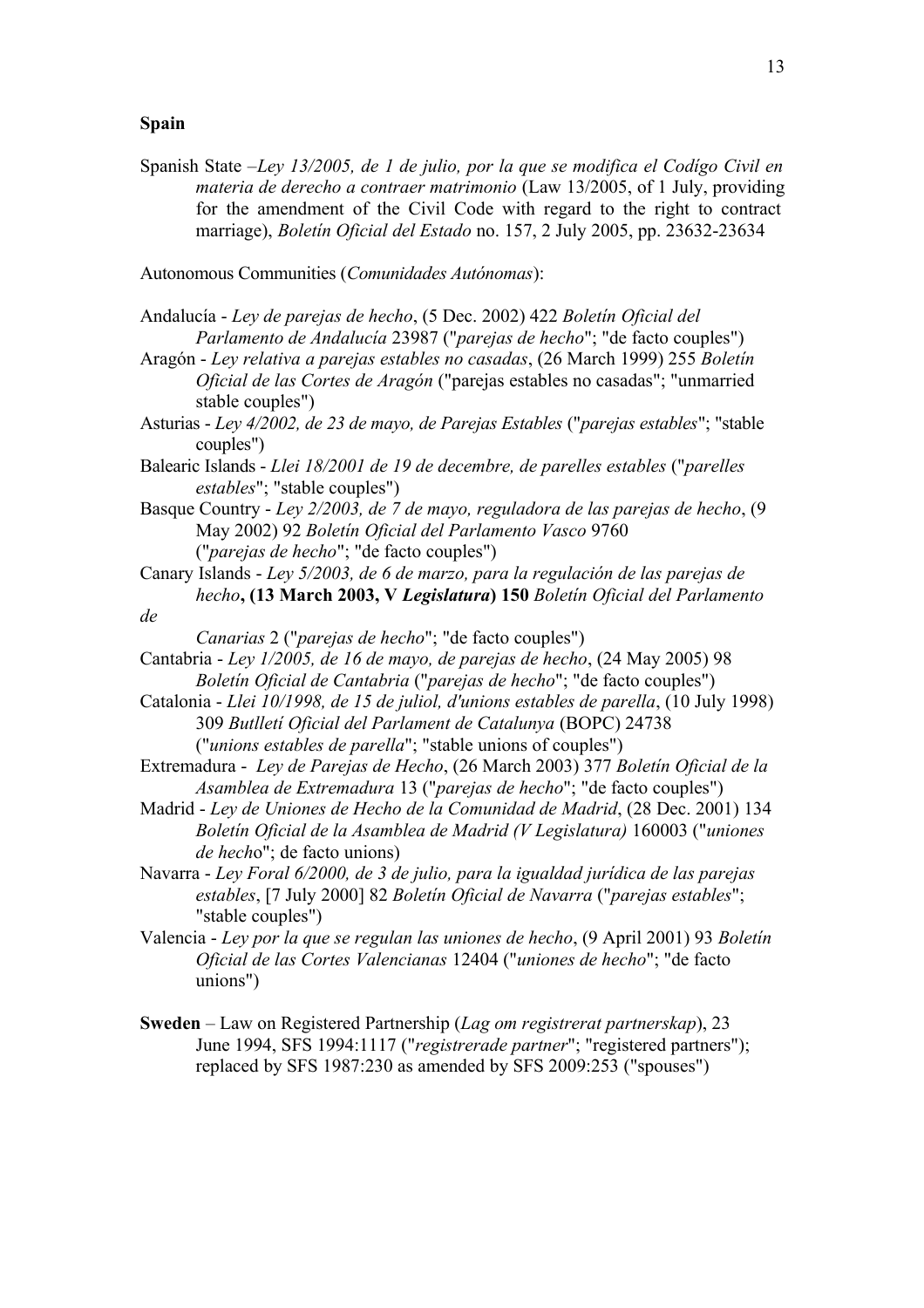#### **Switzerland**

- Federal Level *Bundesgesetz vom 18. Juni 2004 über die eingetragene Partnerschaft gleichgeschlechtlicher Paare* (*Partnerschaftsgesetz*), *Bundesblatt*, 2004, No. 25 (29 June 2004), p. 3137; *Loi fédérale du 18 juin 2004 sur le partenariat enregistré entre personnes du même sexe (Loi sur le partenariat)*, *Feuille fédérale*, 2004, No. 25 (29 June 2004), p. 2935 ("*Partner/Partnerinnen*"; "*partenaires*"; "partners") (approved by 58% of voters in a referendum on 5 June 2005; entered into force on 1 January 2007)
- **United Kingdom** Civil Partnership Act 2004 ("civil partners"); Marriage (Same Sex Couples) Act 2013 (applies to England and Wales) ("spouses"); Marriage and Civil Partnership (Scotland) Act 2014 ("spouses")

## **Other Democratic Societies**

### **Argentina**

- Federal Level Civil Code, as amended by *Ley* 26.618, promulgated on 21 July 2010, published in *Boletín Oficial de la República Argentina* on 22 July 2010, No. 31.949 ("spouses")
- Buenos Aires (Autonomous City)*Ley No. 1.004*, *Reconócense las Uniones Civiles***,**  12 December 2002 ("members of the civil union")

## **Australia**

Federal Level - [Same-Sex Relationships \(Equal Treatment In Commonwealth Laws -](http://www.austlii.edu.au/au/legis/cth/num_act/srticllra2008769/) [General Law Reform\) Act 2008 \(No. 144 of 2008\);](http://www.austlii.edu.au/au/legis/cth/num_act/srticllra2008769/) [Family Law Amendment](http://www.austlii.edu.au/au/legis/cth/num_act/flaffmaoma2008560/)  [\(De Facto Financial Matters And Other Measures\) Act 2008 \(No. 115 of](http://www.austlii.edu.au/au/legis/cth/num_act/flaffmaoma2008560/)  [2008\);](http://www.austlii.edu.au/au/legis/cth/num_act/flaffmaoma2008560/) [Same-Sex Relationships \(Equal Treatment In Commonwealth Laws--](http://www.austlii.edu.au/au/legis/cth/num_act/srticla2008786/) [Superannuation\) Act 2008 \(No. 134 of 2008\)](http://www.austlii.edu.au/au/legis/cth/num_act/srticla2008786/)

States and Territories:

- Australian Capital Territory Civil Partnerships Act 2008 ("civil partners"), replaced by Civil Unions Act 2012 ("civil union partners")
- New South Wales Relationships Register Act 2010 (Act. No. 19 of 2010) ("persons in a registered relationship")
- Northern Territory Law Reform (Gender, Sexuality and De Facto Relationships) Act 2003, Act. No. 1 of 2004 ("de facto partners")
- Queensland Relationships Act 2011 ("parties to a registered relationship")
- South Australia Statutes Amendment (Domestic Partners) Act 2006 ("domestic partners")
- Tasmania Relationships Act 2003, Relationships (Consequential Amendments) Act 2003 ("partners" include two persons in a "significant relationship", ie, "who have a relationship as a couple"; they may register a "deed of relationship")
- Victoria Relationships Act 2008 ("persons in a registered relationship")
- Western Australia Acts Amendment (Lesbian and Gay Law Reform) Act 2002 ("de facto partners")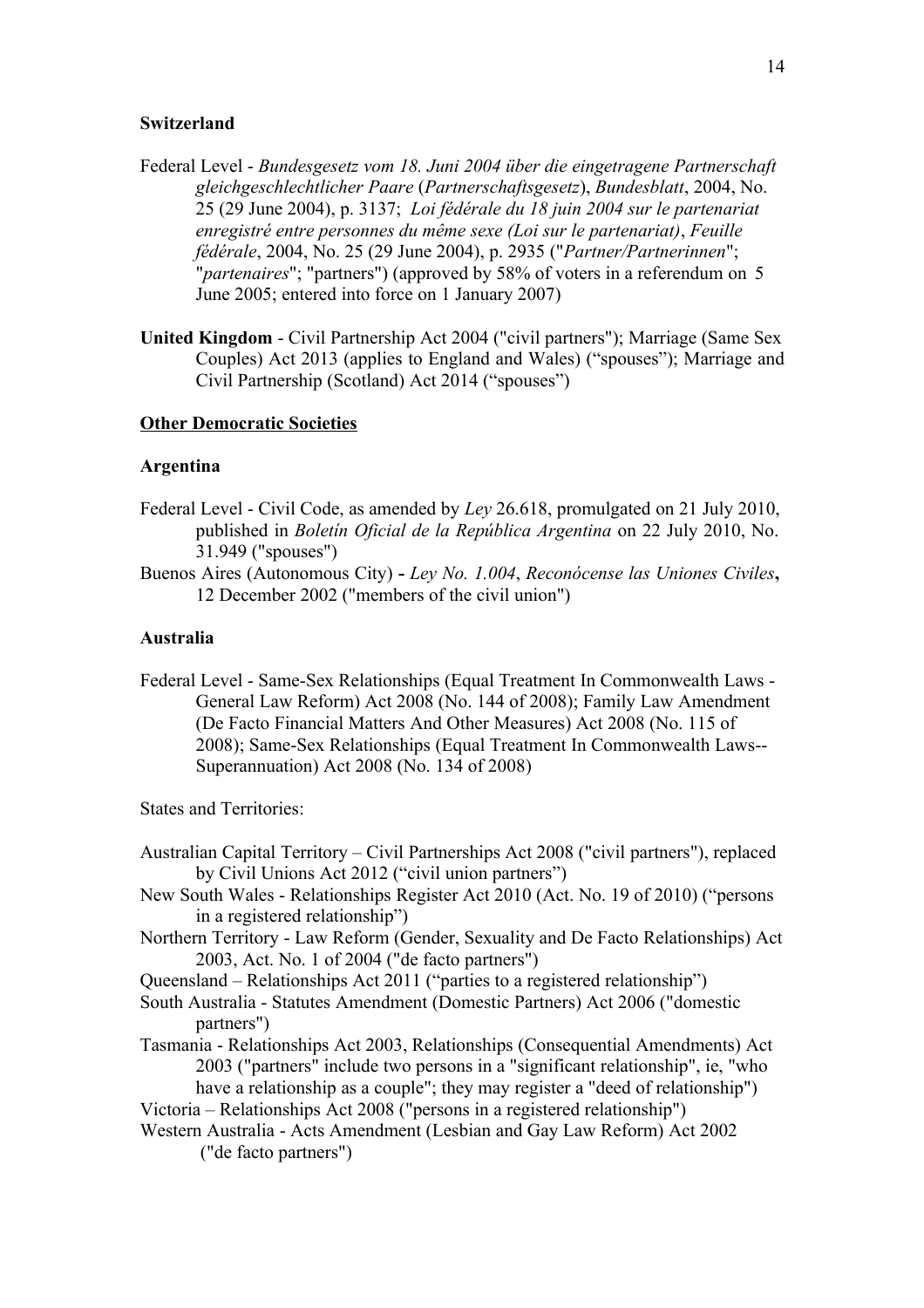## **Canada**

Federal Level - Modernization of Benefits and Obligations Act, Statutes (S.) of Canada 2000, chapter (c.) 12 ("common-law partners", "*conjoints de fait*"); Civil Marriage Act, Statutes of Canada 2005, c. 33 ("spouses", "*époux*")

Provinces and Territories:

- Alberta Adult Interdependent Relationships Act, S.A. 2002, c. A-4.5 ("adult interdependent partners")
- British Columbia Definition of Spouse Amendment Acts, S.B.C. 1999, c. 29, S.B.C. 2000, c. 24 ("spouses")

Manitoba - Charter Compliance Act, S.M. 2002, c. 24 and Common-Law Partners' Property and Related Statutes Amendment Act, S.M. 2002, c. 48 (registered and unregistered "common-law partners")

New Brunswick - eg, Family Services Act, N.B. Acts, c. F-2.2, section (s.) 112(3), as amended in 2000 (spousal support obligations

of unmarried persons living in a family relationship)

- Newfoundland Same Sex Amendment Act, S.N. 2001, c. 22 ("cohabiting partners")
- Northwest Territories Family Law Act, S.N.W.T. 1997, c. 18, s. 1(1), as amended by S.N.W.T. 2002, c. 6 ("spouses")
- Nova Scotia Law Reform (2000) Act, S.N.S. 2000, c. 29 (unregistered "common-law partners", registered "domestic partners")
- Nunavut eg, An Act to amend the Labour Standards Act, S. Nunavut 2003, c. 18 ("common-law partners")
- Ontario Amendments Because of the Supreme Court of Canada Decision in *M.* v. *H.* Act, S.O. 1999, c. 6 ("same-sex partners"); An Act to amend various statutes in respect of spousal relationships, S.O. 2005, c. 5 ("spouses")
- Prince Edward Island Family Law Act, R.S.P.E.I. 1988, c. F-2.1, s. 29(1), as amended by S.P.E.I. 2002, c. 7 ("common-law partners")
- Québec An Act to amend various legislative provisions concerning de facto spouses, S.Q. 1999, c. 14, 1st session, 36th legislature, Bill 32 ("*conjoints de fait*", "de facto spouses"); An Act instituting civil unions and establishing new rules of filiation, S.Q. 2002, c. 6, 2nd session, 36th legislature, Bill 84 ("*conjoints en union civile*" or "*conjoints unis civilement*" or "civil union spouses"; capacity to become "*conjoints mariés*" or "*époux*" or "married spouses" is governed by the 2005 federal law)
- Saskatchewan Miscellaneous Statutes (Domestic Relations) Amendment Acts, 2001, S.S. 2001, cc. 50-51 ("common-law partners", or persons "cohabiting as spouses" or "cohabiting in a spousal relationship")
- Yukon Territory eg, Family Property and Support Act, R.S.Y. 1986 (Vol. 2), c. 63, ss. 1, 30, 31, as amended by S.Y. 1998, c. 8, s. 10 ("spouses")

## **Mexico**

Federal District (Mexico City) **-** *Decreto de Ley de Sociedad de Convivencia para el Distrito Federal*, *Gaceta Oficial*, 16 November 2006 ("*convivientes*"; "cohabitants"); *Código Civil para el Distrito Federal*, Article 146 ("spouses")